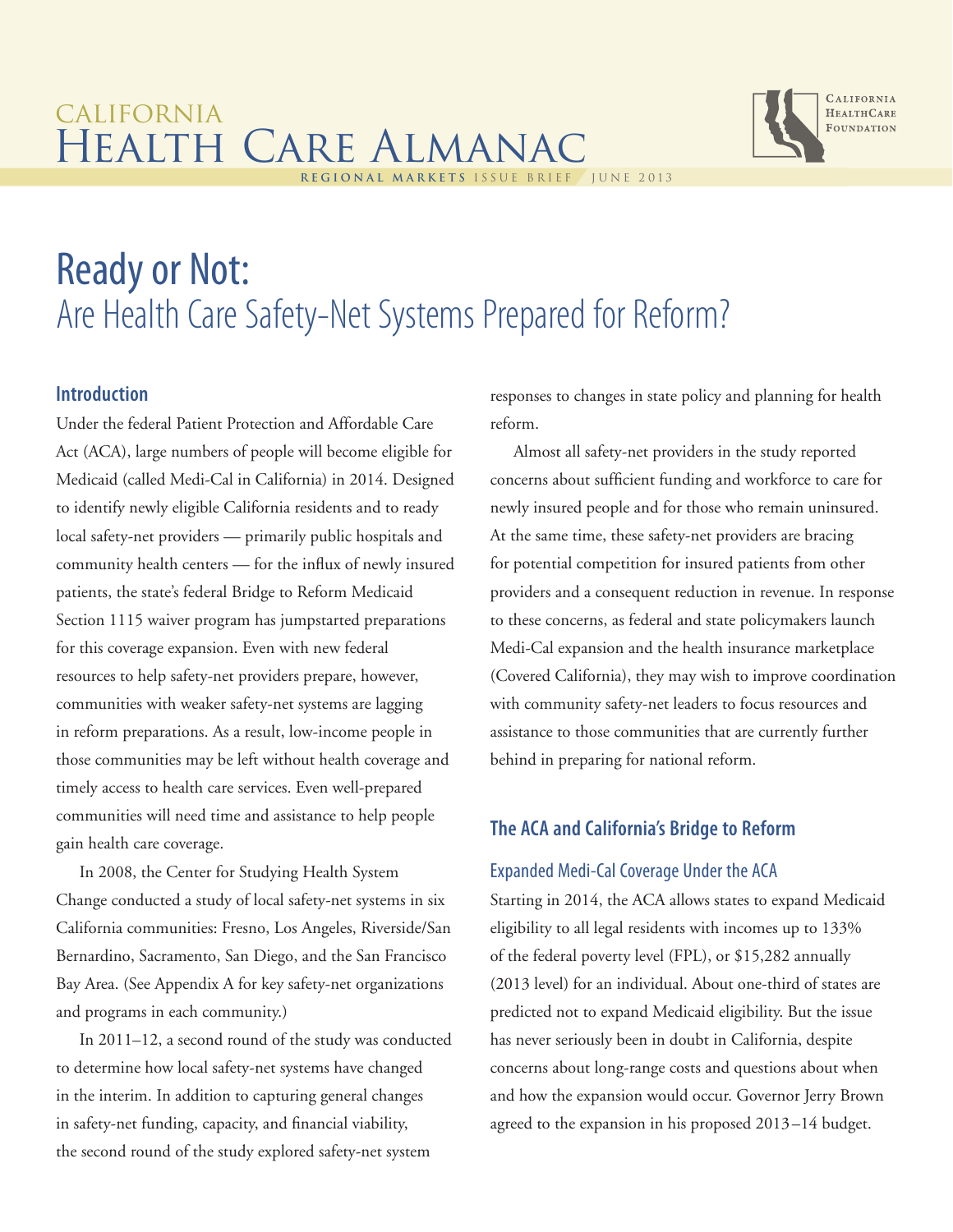Medi-Cal eligibility for children and pregnant women already matches or exceeds the 133% FPL threshold, but the ACA expansion will make Medi-Cal available to more parents (currently eligible only if income does not exceed the poverty level) and to many childless adults who are currently ineligible at any income level if not disabled. Of California's approximately 5.6 million uninsured residents, the state estimates that approximately 1.4 million will become eligible for Medi-Cal under the ACA, with between 750,000 and nearly 1 million of these individuals enrolling in the program by 2019.<sup>1</sup> Additionally, the state expects that more than 2 million people with incomes between 133% and 400% of FPL will purchase subsidized private coverage through the new state health insurance marketplace by the time of its full implementation in 2019.<sup>2</sup>

# Bridge to Reform Waiver

California has been preparing for the ACA-spurred Medi-Cal expansion for several years. From 2007 to 2010, the state held a waiver from the Centers for Medicare & Medicaid Services (CMS) that provided federal matching funds to 10 counties to enroll low-income people in Medi-Cal-like coverage programs. In November 2010, the state received the more expansive Bridge to Reform waiver from CMS, which allowed all 58 counties to begin the transition of uninsured people to Medi-Cal.

The broad purpose of the waiver is to identify people expected to be eligible for Medi-Cal in 2014 and to start providing care to them in advance of full implementation of health reform. Key goals are to prepare safety-net providers to care for more people, to mitigate a massive sudden demand for care in 2014, and to help uninsured people adjust to participating in organized systems of care.

The first main component of Bridge to Reform is Delivery System Reform Incentive Payments (DSRIP) to safety-net hospitals to help improve their infrastructure and care processes so that they may better and more easily serve more people and improve health outcomes.

The second main component is funding for counties to identify uninsured people likely to be eligible for Medi-Cal in 2014 and to enroll them in Low-Income Health Programs (LIHPs) that provide them with a medical home and Medi-Cal-like benefits. (See sidebar.) Both these waiver components rely on safety-net providers: public hospitals,

#### **Main Components of Bridge to Reform Waiver**

The two cornerstones of California's Bridge to Reform section 1115 waiver are Delivery System Reform Incentive Payments (DSRIP) and Low-Income Health Programs (LIHPs). The waiver also requires the state to transition seniors and persons with disabilities who have Medi-Cal-only coverage into managed care arrangements, and to establish a pilot program to test several models of organized systems of care for children with special health care needs.

**DSRIP** payments are provided over five years to California public hospitals — University of California hospitals and county hospitals — to identify and meet milestones related to improved capacity, infrastructure, care delivery processes, and quality outcomes. California's DSRIP is one of the few Medicaid waiver programs in the country that pays for provider activities beyond direct patient care. Generated by a federal match to county dollars, initial payments in 2011 were based on a hospital completing a plan detailing changes it would make, with subsequent payments based on meeting the performance targets in that DSRIP plan.

**LIHPs** identify low-income uninsured people likely to be eligible for Medi-Cal as of 2014 and provide services through temporary county programs with Medi-Cal-like benefits. Counties can include people with incomes up to 200% of FPL, although people between 133% and 200% of FPL receive fewer benefits — for example, no mental health, podiatry, or nonemergency medical transportation services.<sup>3</sup> Resources to create these county-level programs come from federal dollars matching counties' existing funds for caring for low-income populations. As of February 2013, 51 of the state's 58 counties had implemented a LIHP, and as of March 2013, approximately 575,000 people statewide were enrolled in a LIHP, meeting the state's initial goal.<sup>4</sup>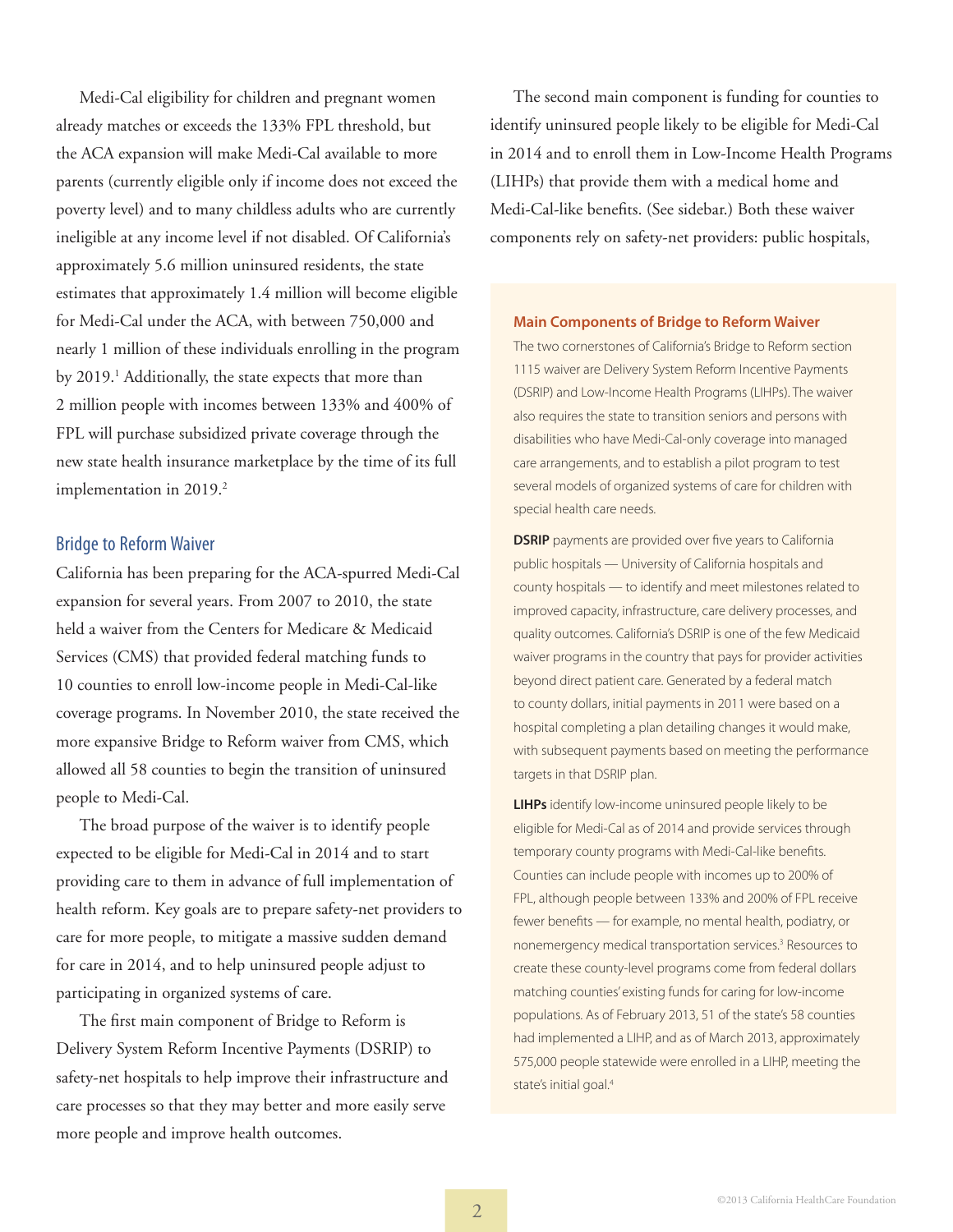county governments, community health clinics, and other local providers that focus on care for low-income people.

# Role of Counties in ACA Medi-Cal Expansion

County governments in California play a prominent role under health care reform. Local communities are a natural place to focus reform efforts, particularly in a state as large, populous, and diverse as California. State law makes counties responsible for providing health care to "medically indigent" residents who are ineligible for Medi-Cal. Also, managed care for Medi-Cal enrollees is arranged by county.<sup>5</sup> (See sidebar.)

#### **County-Based Medi-Cal Managed Care Models**

Of California's 58 counties, 30 have implemented Medi-Cal managed care using one of three models. The model chosen by each county dictates the type and number of health plans with which the California Department of Health Care Services contracts to serve that county's Medi-Cal enrollees. The most common models are the County Organized Health System (COHS) and the Two-Plan Model. In a COHS, the county runs a single health plan that covers all managed care enrollees. In the Two-Plan Model, enrollees can chose between a countyoperated plan (known as a "local initiative") and a private health plan. There is also a little-used third model, Geographic Managed Care (GMC), in which there is no local public plan, but several private health plans compete for Medi-Cal enrollees. GMC is used in just two counties: Sacramento and San Diego.

Many counties already have a relatively extensive set of safety-net providers — which typically include public hospitals, certain private hospitals, and community health centers (CHCs), including federally qualified health centers (FQHCs) — dedicated to serving low-income people. Traditionally, the state and counties have financially supported safety-net providers, but in recent years, strained state and local budgets have prompted cuts. At the same time, however, the federal government's support for safetynet providers has grown through federal matching dollars to a state hospital fee program and through increases in federal grants to FQHCs.<sup>6</sup>

# **Local Strategies to Serve Low-Income People**

The safety-net systems studied were generally trying to expand capacity to address a growing demand for care as more people lost private coverage, particularly as a result of the 2007–09 recession and the anemic recovery, and so became uninsured or obtained Medi-Cal coverage.7 Safetynet providers were already benefiting from the Bridge to Reform waiver's increased funding to improve capacity and processes. The waiver also gave safety-net providers the opportunity to develop relationships with patients before they gained Medi-Cal coverage so that these patients and the new Medi-Cal reimbursement would remain with the safety-net provider. Often with help from the waiver, local safety-net providers implemented several common strategies to help enroll people into Medi-Cal or other coverage in the near future and to provide health care services to this growing group, including:

- Strengthening local leadership to help provide needed services and to set a broad plan for the safety net to prepare for reform
- ▶ Expanding outpatient care capacity, both in hospitals and in CHCs, to treat people early and thereby prevent more serious health problems
- Implementing LIHP to identify and establish relationships with uninsured people and to provide them with care in an appropriate, organized manner
- Enhancing collaboration among county officials, safety-net providers, and others to improve integration in hopes of providing more people with comprehensive and cost-effective care

Based on the degree to which each of the six communities is implementing these strategies, findings suggest that the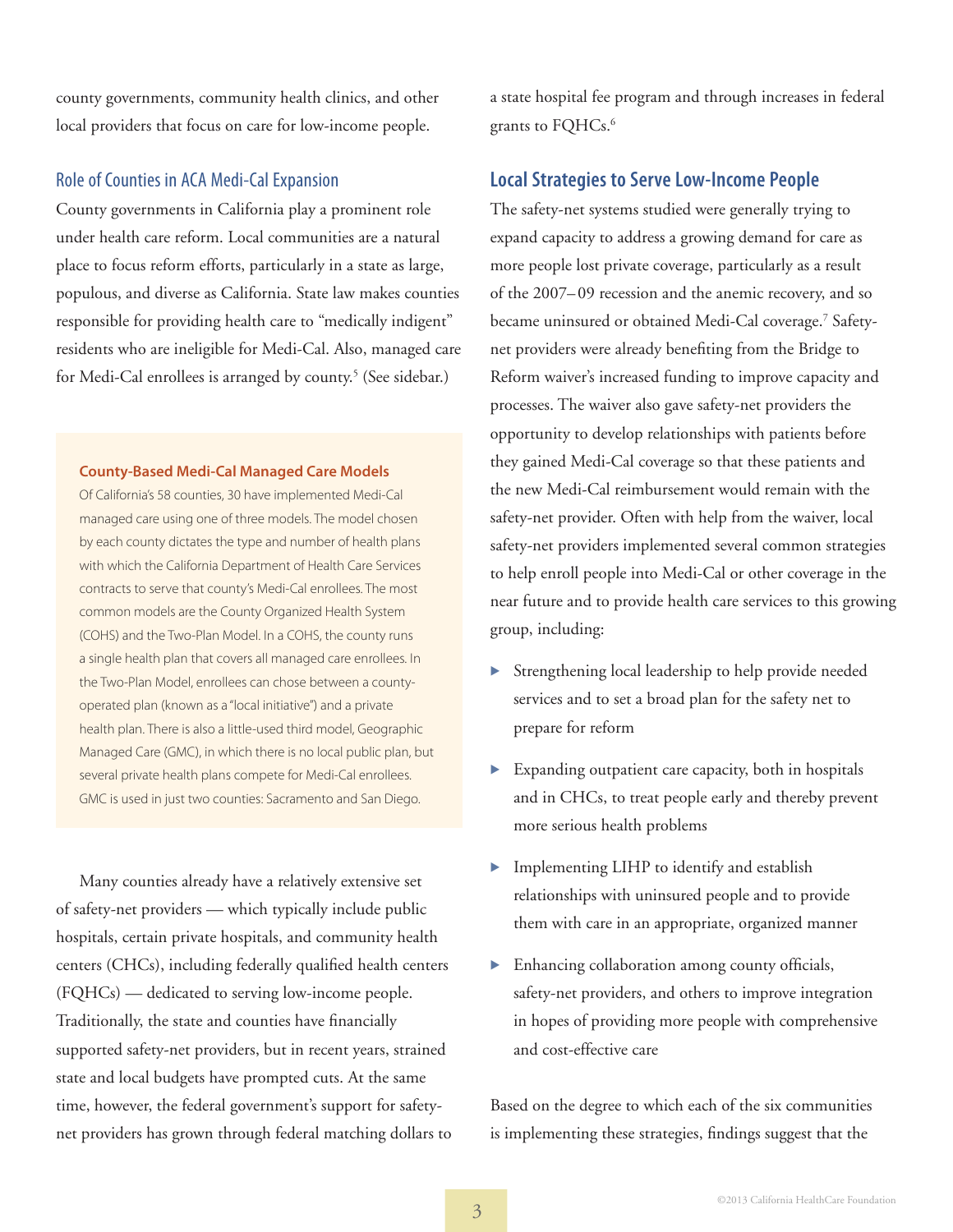San Francisco Bay Area and Los Angeles are relatively well prepared for health reform, San Diego and Riverside/San Bernardino are moderately prepared, and Sacramento and Fresno lag in preparation. (See Appendix B.) In many cases, a community's implementation pace reflects its general safetynet capacity. That is, communities with relatively strong safety-net systems have advanced further while alreadystruggling communities have fallen further behind.

A community safety net's level of preparedness for health reform does not necessarily correlate with the amount of need in that community. (See Appendix C.) For example, the relatively well-prepared Bay Area has less need than Fresno in terms of proportion of residents who are in poverty, uninsured, or on Medi-Cal, and in poor health. Indeed, high need can be a barrier for counties to commit resources to make a significant difference in preparation for reform. Of the six sites, Riverside/San Bernardino has the highest percentage of uninsured residents, and the region appears well positioned to make a good dent in the uninsured rate.

Some aspects of a community's demographics, however, may reduce the effectiveness of good preparation. For example, communities with large undocumented immigrant populations, such as Los Angeles, the Bay Area, and the Central Valley (Fresno area), may be left with relatively high numbers of people who are ineligible for Medi-Cal coverage and thus remain uninsured.<sup>8</sup>

# Strengthening Leadership

Strong local public leadership is key to preparing the safety net for reform. As found in the 2008 study, markets where county government plays a larger, direct leadership role in care provision typically are better able to ensure financial stability for safety-net providers and access to care for lowincome county residents. In particular, counties that own hospitals and clinics have more control over how dollars are spent than counties that do not, but they also have more financial responsibility for rising capital and operational costs as needs increase. In contrast, counties that do not own hospitals have a greater ability to allocate money to help other providers.9 Communities with a historically strong county-based safety net include the Bay Area counties of San Francisco and Alameda, the Riverside/San Bernardino region, and Los Angeles: Each has a county-run hospital and a network of public outpatient clinics. They also each operate a local Medi-Cal health plan. The recent round of this study found that local leadership for the safety net remains strong in these communities today.

An example of local leadership growing even stronger since 2008 is that of Los Angeles. While Los Angeles has a long tradition of a county-run safety-net system, the significant challenge of addressing the vast needs of this large, diverse, and congested county was heightened by the 2007 closure of inpatient and emergency services at the countyowned Martin Luther King Jr.-Harbor Hospital in South Los Angeles. During this time, the county recruited new leadership for the county health department, which brought new energy and approaches to improving the Los Angeles safety net, including redesigning the management structure for county clinics, increasing collaboration with private providers, and adopting new technology to improve access to specialty care.

While county leadership in San Diego had been lacking in 2008, it has improved in recent years. The University of California, San Diego's (UCSD) 2005 decision to close a campus in a low-income area appears to have prompted the county to take a more active role in the area's safetynet system, even though community outcry led to UCSD rescinding plans for full closure. The county commissioned a report to examine the status of the safety net, which led to the county implementing safety-net improvement strategies, such as helping people with chronic conditions transition from hospital to home and to outpatient providers, and integrating behavioral health with acute care services. A 10-year strategic plan — called Live Well, San Diego! was also launched, with a broad goal of improving access to care through increased integration of the delivery system.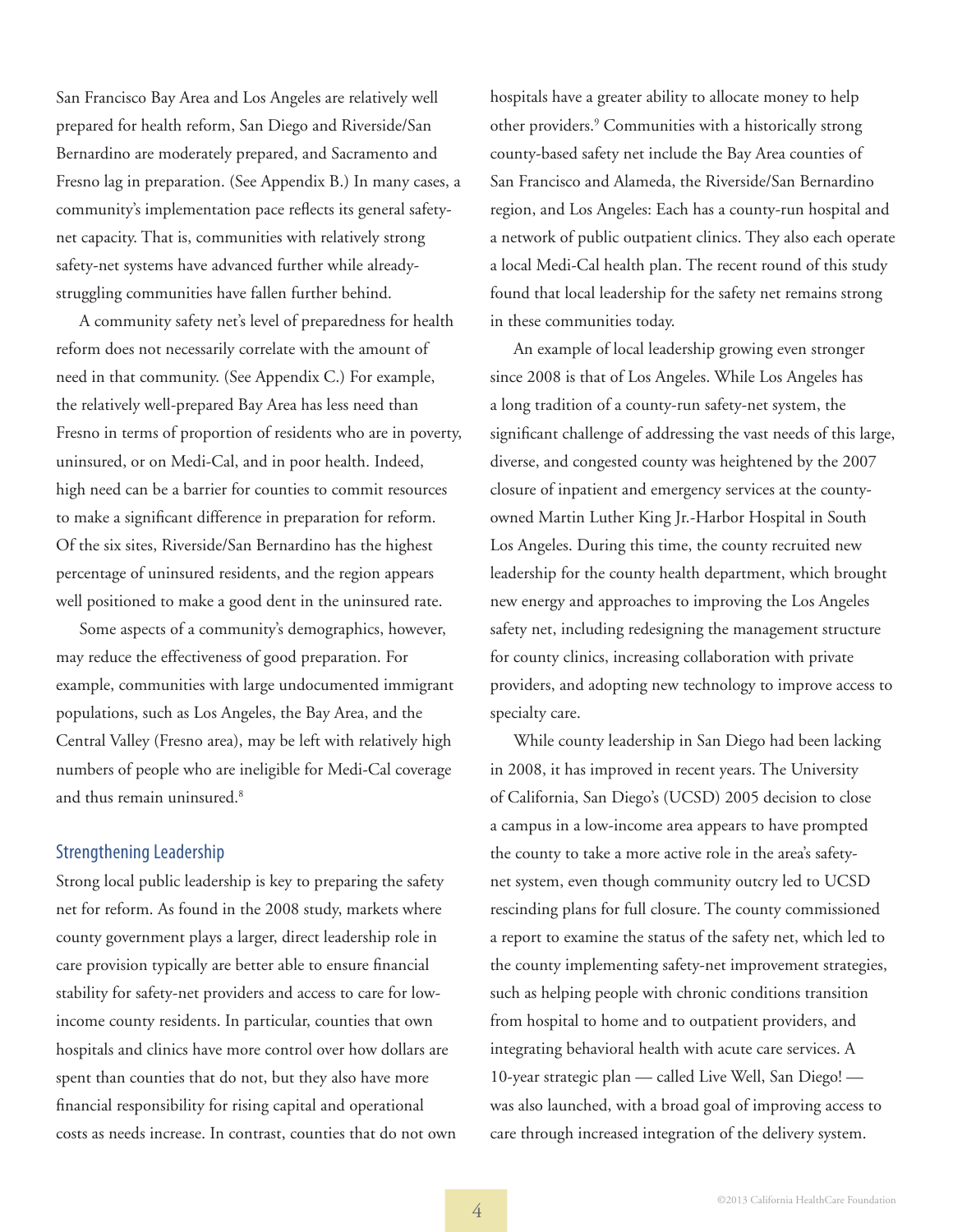While Live Well, San Diego! is still a nascent effort, study respondents were optimistic about the new local focus and effort to improve health and health care.

# Expanding Outpatient Care

### **Hospital Outpatient Care**

To varying degrees, all six communities in the study are focusing on primary and other outpatient care over inpatient capacity to treat people in a timely manner before medical issues present or worsen. Although capacity is tight for many safety-net hospitals, hospital leaders generally expect inpatient capacity to be sufficient when coverage expands under reform in 2014 and do not plan to increase beds.

Although the 2008 study findings indicated that counties that own a hospital and clinics (compared to those that contract with providers) might be less nimble in preparing for reform, recent findings show that these counties are making considerable changes in care delivery. In part to expand capacity and prepare for payment changes — for example, assuming risk for the costs of care — counties are emphasizing increased outpatient care and expect a resulting gradual decline in inpatient hospital use. At the same time, county hospitals must juggle near-term demand for beds, particularly in the face of decreased inpatient capacity as they retool or build facilities to meet seismic requirements, as is the case at Los Angeles County + University of Southern California Medical Center, Arrowhead Regional Medical Center in San Bernardino, and Riverside County Regional Medical Center.

Many major safety-net hospital systems have expanded outpatient capacity. DSRIP funds are targeted, in part, to help hospitals expand outpatient infrastructure and to emphasize primary and specialty care access, medical homes, and care coordination. Public hospitals across all six markets in this study are undertaking these activities. One hospital executive explained, "We're using a lot of our DSRIP funds to expand our ambulatory [outpatient] network to be

more competitive . . . to add more people [and] to provide more services to the community. . . . It's putting us in a better position so we're prepared for reform." For example, Alameda County Medical Center's complete renovation of its Highland Hospital campus will not increase inpatient capacity, but will expand primary and specialty care on the campus and throughout the county.

Not all efforts to increase outpatient capacity include facility expansions. Some involve changing patient scheduling practices and deploying team-based care principles to increase productivity and the number of patients seen. For example, Los Angeles County is redesigning its existing clinic sites to implement a patient-centered medical home model. To allow for greater focus on outpatient capacity, the county has also separated management and oversight of county clinics from the county hospital.

# **Community Health Center Care**

Even the largest, most-established county health systems cannot address demand for primary and other outpatient care by themselves. Private community health centers especially FQHCs — are expanding in the six communities to address both current and future needs. (See sidebar on page 6.) Largely because of greater capacity, the volume of CHC patient visits increased from 2008 to 2010, ranging from 6% growth in Fresno to 30% growth in Sacramento.<sup>10</sup> The large jump in Sacramento is likely attributable to a relatively recent surge in CHCs gaining FQHC status in a community with historically few FQHCs.

Many CHCs in California have benefited from recent increased federal funding — first through the 2009 American Reinvestment and Recovery Act (ARRA) and then through the ACA. This funding has improved FQHCs' financial performance and helped support facility renovations, information technology development, and expansion of physical space and operational capacity. For instance, as of June 2012, Family Health Centers of San Diego had received the largest ARRA and ACA grants among FQHCs in the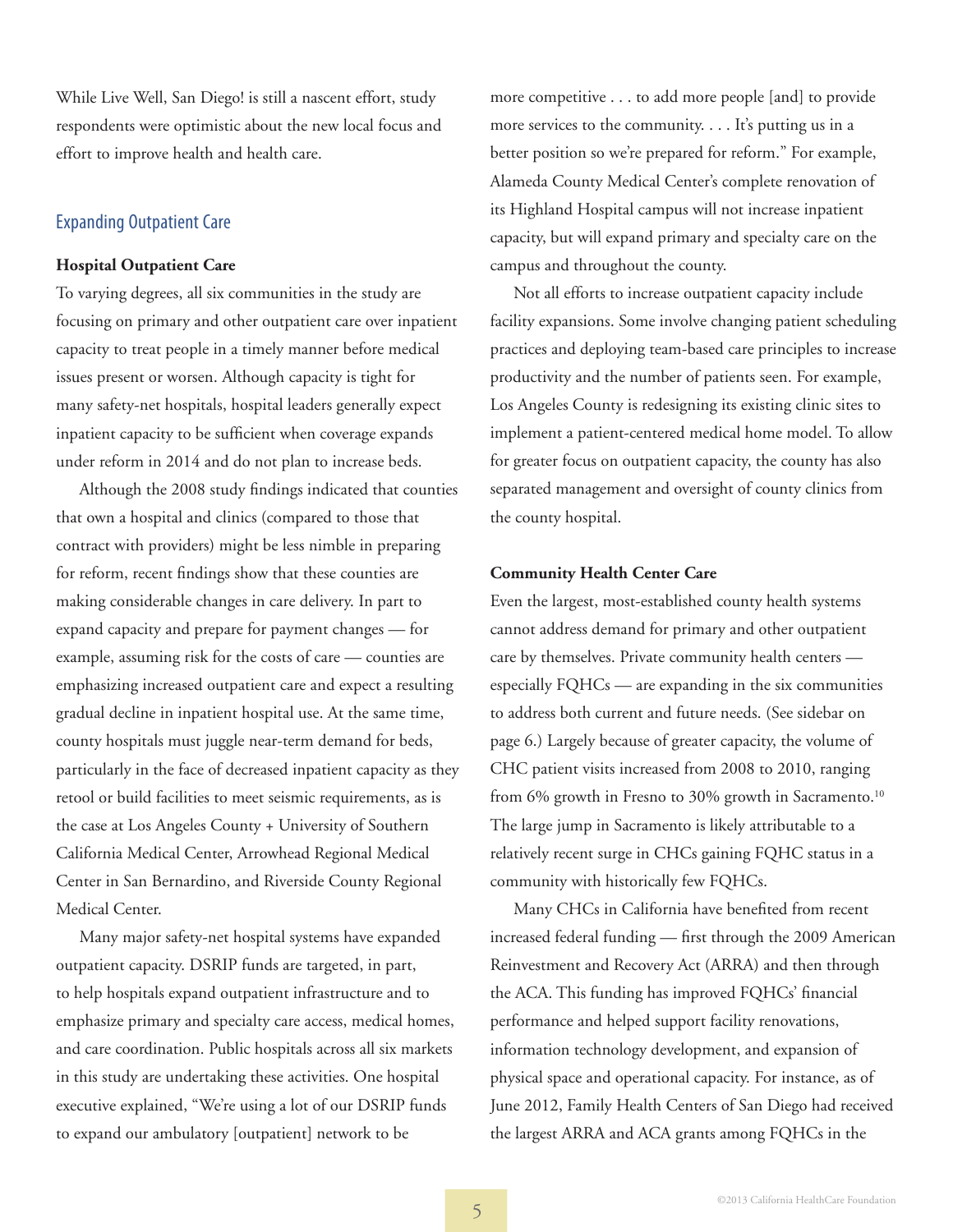#### **FQHC and Look-Alike Designations**

Community health centers that meet a host of federal requirements under Section 330 of the Public Health Service Act are deemed federally qualified health centers (FQHCs). FQHCs primarily treat Medicaid and low-income uninsured people. FQHC designation provides benefits, including federal grants to subsidize capital and operational costs, cost-based payments per Medicaid patient visit (Prospective Payment System — PPS — payments based on previous average costs that are updated annually for medical inflation), discounted pharmaceuticals, access to National Health Service Corps clinicians, and medical malpractice liability coverage. A smaller number of health centers have FQHC look-alike status, which provides most of the benefits that FQHCs receive but not federal grants. In managed care arrangements, FQHCs and look-alikes receive "wraparound" payments from the state to account for the difference between what the health plan or intermediary pays the health center and the full payment rate to which the health center is entitled.

six studied communities, totaling more than \$22 million. This health center, the largest of the many FQHCs in the county, used these funds to add several care sites, for a total of 16 across the county, and to expand access at existing sites through walk-in appointment availability and weekend hours.

Many safety-net respondents noted that FQHC status is increasingly important to clinics' and health centers' ability to prepare for health reform. For free clinics, the change to FQHC status means both broadening the mission beyond serving only uninsured patients without charge and having to adjust to the administrative burdens that accompany insurance contracting and billing. However, respondents reported that federal support for FQHCs is uneven across communities, with state data showing a particular dearth of FQHC development per capita in Riverside/San Bernardino. For example, as of June 2012, ARRA and ACA FQHC grants totaled approximately \$10 million in this region, compared to almost \$100 million in Los Angeles, a 10-fold difference even though Los Angeles has just three times

the number of low-income residents that Riverside/San Bernardino has.

Many clinics and health centers without FQHC status have turned to other strategies to stay afloat, particularly in light of state funding cuts.<sup>11</sup> Many are pursuing traditional cost-cutting strategies, such as reducing staff hours or closing sites, and some are considering merging with larger FQHCs. Several Bay Area free clinics and other smaller health centers are taking these approaches.

Another factor related to expanding primary care capacity is the rapid development of rural health clinics (RHCs) in Fresno, the most rural of the study sites. The five counties composing the broader Fresno region are home to 40% of all RHCs in the state. RHCs are similar to FQHCs in that they are intended to improve health care access in underserved areas and are paid similarly for Medicaid and Medicare patients. Unlike FQHCs, however, RHCs are not required to treat all patients regardless of their ability to pay (mostly uninsured patients), and they can readily add specialty and other services without going through complex federal and state application processes. Many of the Fresno RHCs were developed by private hospitals — either built as new facilities or converted from existing physician practices — and present some competition to existing FQHCs in the area.<sup>12</sup>

#### Developing a Low-Income Health Program

Local study respondents typically viewed the LIHP as a key way to identify more uninsured people, address their health care needs early, and provide a transition for them to Medi-Cal or other insurance coverage. The LIHP has been readily embraced and implemented in most, though not all, California counties. (See Appendix A.) These new programs typically are built on existing medically indigent programs, with many medically indigent enrollees transferred to the LIHP. With funding now gaining federal matching funds, the programs are able to provide more services and reach more people. (See sidebar on page 7.)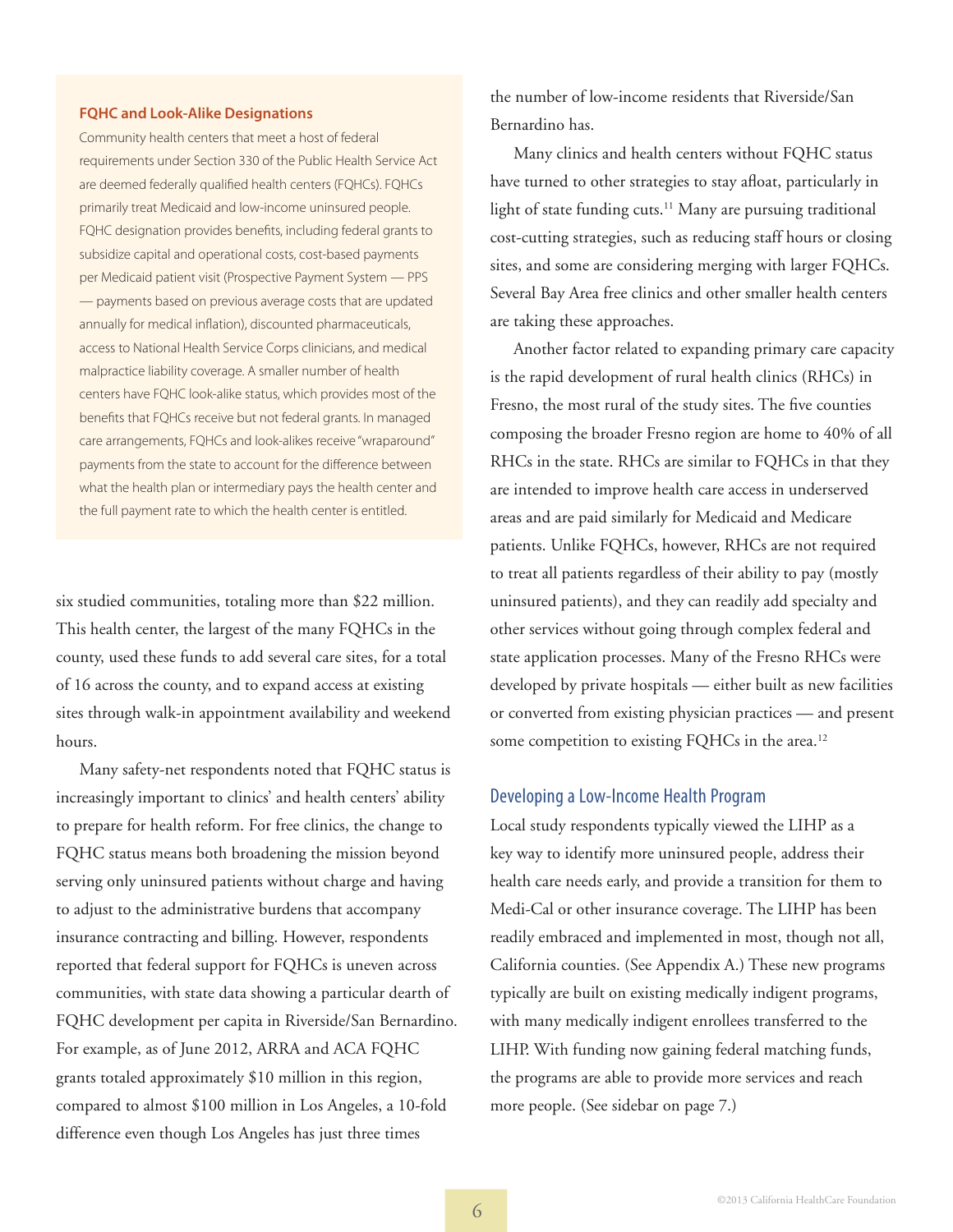# **Traditional County Health Care Programs for the Medically Indigent**

California has given counties great latitude to define the scope of their responsibility to care for medically indigent residents. While smaller and/or more rural counties typically contract with the state-run County Medical Services Program, larger counties establish and run their own indigent care programs, which vary significantly in reach.<sup>13</sup> For example, counties can decide at what income level to provide services to uninsured people and whether to serve people regardless of their immigration status. (San Francisco, Alameda, and San Diego Counties received federal matching funds under the state's previous Medi-Cal waiver to assist people with incomes up to 200% of FPL.)

While programs typically provide comprehensive inpatient and outpatient services, some limit those services only to an immediate medical need rather than also focusing on prevention. The size of a county's program is also related to how the state distributes so-called realignment funds (state vehicle licensing fees and sales tax revenues) to support these programs, with some counties contending that allocations are inequitable and do not accurately reflect county needs.<sup>14</sup> Also, in recent years funding for medically indigent programs has been relatively flat while costs have grown, causing some counties to reduce the scope of their programs.

The LIHP, however, mirrors Medi-Cal more closely than it does the medically indigent programs. In exchange for federal matching dollars, county LIHPs must provide more standardized, comprehensive benefits; conduct stricter income documentation; require legal immigration status; and focus on establishing a broader network of medical homes. To pay for these services, LIHP providers typically receive more funding than they would under the medically indigent program. In particular, the state's Medi-Cal Bridge to Reform waiver requires each LIHP to include at least one FQHC in its provider network, and all participating FQHCs must receive the Medi-Cal PPS rate, which in many cases is considerably more than what they received from medically indigent programs.

County decisions about implementing a LIHP and how many people to enroll are largely governed by available funding and how a county calculates the trade-off between additional federal dollars and added responsibilities. Currently, LIHPs reach a relatively small percentage of the uninsured population in most communities. Alameda County's program appears to have the broadest reach, with income eligibility to 200% of FPL and about a quarter of uninsured county residents enrolled.<sup>15</sup>

A recent change in federal Ryan White program funding for low-income people with HIV/AIDS has created challenges for some communities. With the Bridge to Reform waiver, LIHPs were required to assume payment responsibility for this population. Some counties lowered income-eligibility levels after estimating that costs would be greater than initially expected. For example, in San Francisco, estimates of high drug costs to care for a large number of residents with HIV/AIDS led the county to reduce income eligibility for LIHP from 133% of FPL to 25% of FPL for new enrollees.

Counties with less-developed safety-net systems tended to take longer than expected to set up LIHP enrollment processes and provider networks, particularly where, as in Sacramento, there was insufficient infrastructure to build on. Sacramento finally implemented a LIHP at the end of 2012, in partnership with a Medi-Cal managed care plan and two private hospital systems, Sutter and Dignity Health.16

Fresno, on the other hand, has opted out of the LIHP altogether. The county's main hospital, Community Medical Centers, has a 30-year agreement with the county to serve the medically indigent population. Funding to the hospital is fixed, while the costs of caring for indigent people have grown. Even with new federal funding available through LIHP, the combined costs for the medically indigent program, which serves undocumented immigrants, plus costs of a LIHP, were expected to widen the gap between available funds and the costs of care for the enrolled population.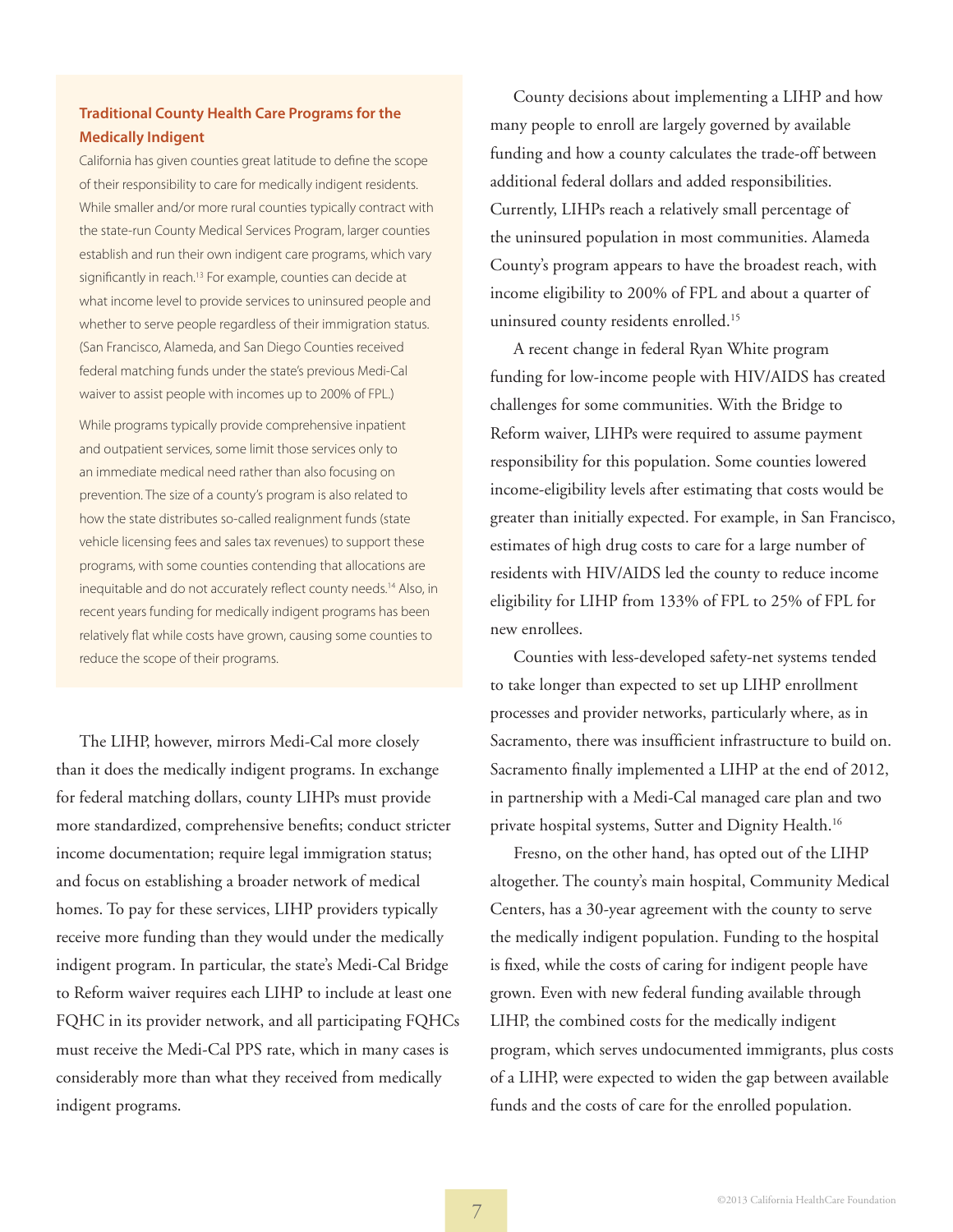# Enhancing Collaboration

Enhanced collaboration among local policymakers, public and private providers, and other safety-net organizations is important to carrying out coverage expansions and introducing strategies to integrate the safety net to serve more people in efficient, appropriate, and comprehensive ways.

The Bay Area stands out for advancing its safety-net focus from access to care to a broader improvement of care delivery in collaborative ways across public and private organizations. Although its LIHP is small, since 2007 San Francisco has operated Healthy San Francisco, a large program available to most uninsured residents, which provides broader access than a typical program for the medically indigent. Funded through a combination of local general revenue, an employer fee, and participant fees, the program's enrollment has grown to about 55,000 people with incomes up to 500% of FPL. As the third-party administrator for the program, the public San Francisco Health Plan has fostered adoption of patient-centered medical homes to improve access to services and comprehensive, coordinated care. A number of improvements are in process within both county clinics and private CHCs in San Francisco, including use of sameday scheduling so patients can see a provider as soon as they feel they need to, establishment of formal patient panels so providers can more easily know whether the patients they are responsible for get needed preventive services, and a teambased care delivery model that gives medical assistants greater roles in improving provider efficiency and capacity.

Moreover, LIHPs have encouraged, and in some ways required, stronger collaboration among safety-net providers. For example, the LIHP encourages integration of primary care and behavioral health services. San Francisco and Alameda Counties, in particular, have made gains in this area. San Diego and Riverside/San Bernardino offer additional examples of how LIHPs have improved collaboration, with public-private partnerships emerging as counties contract with private CHCs and other providers

to expand the LIHP provider networks and to coordinate services across providers.

Another key development in collaboration is fledgling work to develop accountable care organizations (ACOs) for low-income people. Two ACOs are under development in Los Angeles — one focused on the high-need area of South Los Angeles (HealthCare First South LA) and the other more broadly across the county (Regional Accountable Care Network). The ACOs involve establishing integrated delivery systems among hospitals, health centers, private physicians, the county, and the county Medi-Cal health plan. Starting with processes to share patient information and to improve care coordination, the intent is to move toward risk-based global payments that give providers more responsibility and financial risk for patient care, with the ultimate goal of improving patient outcomes and lowering costs.

# **Ongoing Challenges and Concerns**

Despite early efforts to prepare for health care reform, local safety-net providers have concerns about adequately serving low-income people, insured or not. These concerns center on changes in funding and other resources, competition from other providers, and sustaining an adequate workforce.

# Adequate Funding

Despite specific funding to care for LIHP enrollees, many safety-net providers reported feeling the strain of helping uninsured patients understand and enroll in the program, without adequate resources to perform this function. These providers have similar concerns about the Medi-Cal expansion. Providers in Los Angeles particularly have struggled with this issue because the LIHP enrollment process is more stringent there than the previous process for its medically indigent program. In contrast, the San Diego Health Department has integrated the application process for LIHP and Medi-Cal and increased application locations to 10 county-operated social service and family resource centers, which may take pressure off providers.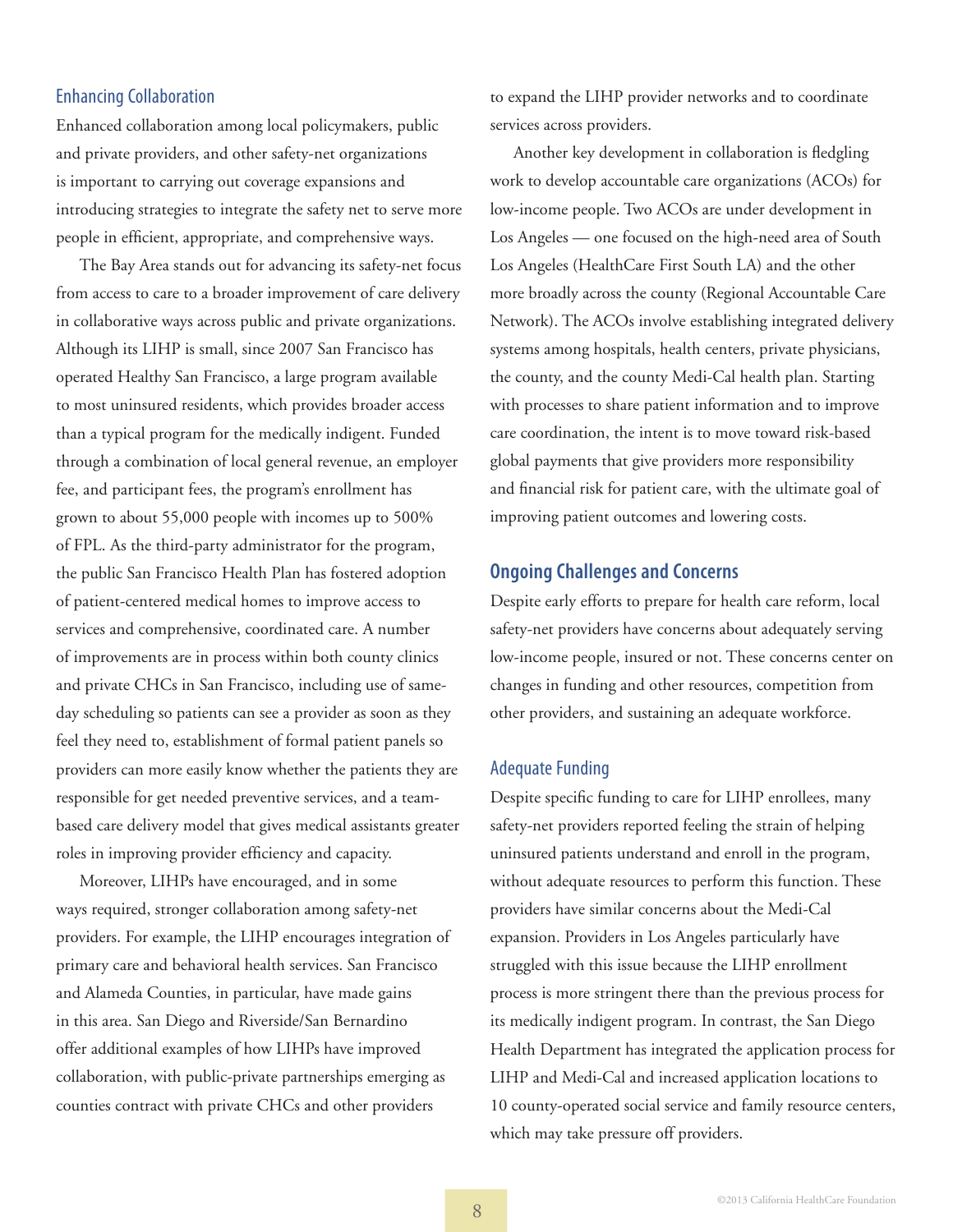Also, safety-net providers are concerned that financial support to shore up capacity to care for low-income people is insufficient and will evaporate before the ACA transition to insurance coverage is completed. LIHP funds are slated to expire at the end of 2013, and DSRIP payments will expire in 2015.

Further, local safety-net providers expect to have many patients remain uninsured in the near term or indefinitely (for example, undocumented immigrants). And although counties typically plan to keep medically indigent programs in place to care for remaining low-income, uninsured residents, especially counties now covering new and undocumented immigrants, respondents feared state funding for these programs will dry up.

Even as people gain coverage, providers expressed concern that subsidies to help cover the costs of caring for lowincome, uninsured people and current Medi-Cal enrollees could decline more than the increase in Medi-Cal revenues from newly covered patients. California hospitals, like hospitals across the country, face reductions in Medicaid and Medicare disproportionate share hospital payments that help offset the cost of caring for low-income and uninsured patients. Also, it remains to be seen how new state mechanisms to take into account changes in counties' revenues and costs of caring for low-income people will affect resources and health care services at the local level.<sup>17</sup>

# Competition from Non-Safety-Net Providers

While safety-net providers expect significant increases in demand for services arising from ACA-generated coverage beginning in 2014, they also are concerned about losing some uninsured patients to other providers once those uninsured patients gain coverage. To the extent that newly insured patients do move to other providers, some safetynet providers would be left with a greater proportion of uninsured patients and fewer resources. From the Medi-Cal enrollees' perspective, however, this increase in competition among providers may be beneficial if it results in more

choices and timely access to care. To respond to the expected increase in demand and growing competition for insured patients, some providers are making capital expenditures to rebuild and renovate facilities, and adding operational expenses to expand the array of social and other support services — for example, transportation and language interpretation — they offer low-income people.

# Workforce Shortages

Respondents across the communities studied thought that the supply of primary care physicians (PCPs) and other clinicians was insufficient to care for the large numbers of people who will gain public and private coverage under health care reform. Among the six communities, the supply of PCPs per capita is particularly low in Riverside/ San Bernardino and Fresno. Respondents in these two regions reported few comprehensive strategies to build physician supply, with the exception of a long-term plan by UC Riverside to establish a four-year medical school. Beginning in summer 2013, however, California PCPs will receive a two-year temporary boost in Medi-Cal payments up to Medicare levels, which is significant considering that Medi-Cal rates are among the lowest Medicaid rates in the nation.18 Increases will be retroactive to January 1, 2013, and may encourage greater provider participation in Medi-Cal.

While many safety-net providers reported that recruiting and retaining physicians have not yet been particularly difficult, they did note a need for more staff as they expand capacity. Many are adding nonphysician staff or "midlevels," such as nurse practitioners and physician assistants, and using them to the fullest extent of their training and licensure. Yet the effectiveness of this strategy to increase capacity is contingent upon the extent to which midlevels are used as PCPs, either with their own patient panels or in a delegatedwork role with physicians.<sup>19</sup> This strategy seems to have gained more traction in some markets than in others. In Sacramento, for example, two large FQHCs have added midlevel practitioners to the point of having three per PCP.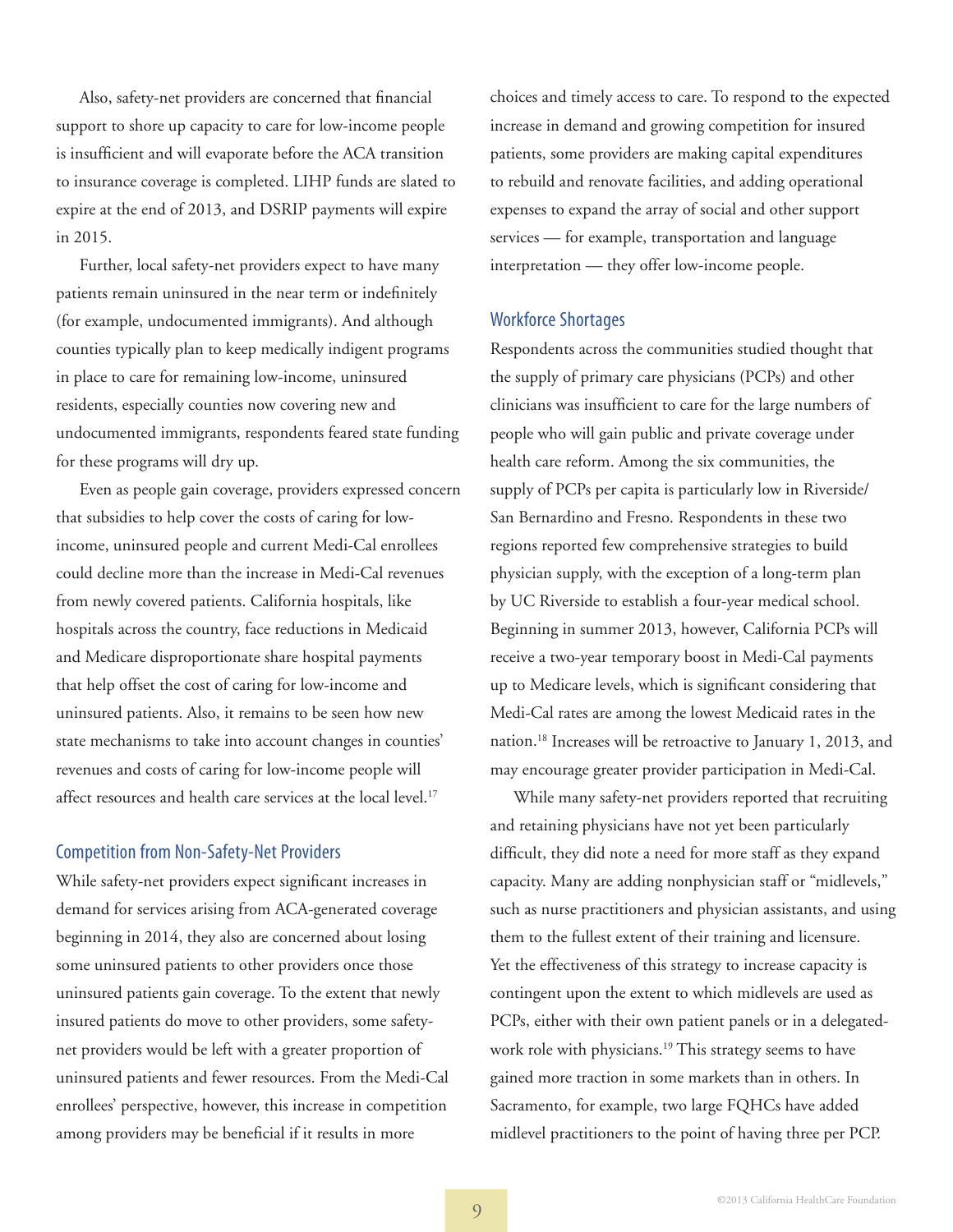In Riverside/San Bernardino, however, providers seemed more hesitant about extensively expanding use of midlevels in new ways.

# **Implications for Health Reform**

California's significant delegation of responsibility to counties has considerable benefits in providing flexibility to meet local health care needs. The findings from six California regions indicate that community activities to prepare for health care reform can help mitigate the stress on the health care system to enroll and care for people come 2014. At the same time, considerable community variation in these efforts suggests that some counties are struggling to overcome long-standing weaknesses in their safety-net systems. Also, counties have traditionally operated on their own in caring for low-income people. There appears to be little structure for cross-county collaboration, which may preclude the sharing of useful strategies and resources.

To help ensure a minimum level of progress toward health reform across the state, policymakers may wish to take into account specific ways that communities are preparing for reform and how the reach of these efforts varies from community to community. For example, while the LIHPs appear to be successful in many communities, they are not an across-the-board solution to the problem of transitioning low-income people to health insurance coverage, medical homes, and other appropriate health care services. Also, while most of the county-based Medi-Cal managed care programs have been relatively stable in recent years, Sacramento County has set up an advisory board to consider changes in its program following tensions between the health plans on the one hand, and the hospitals and FQHCs on the other.<sup>20</sup>

Even in counties that appear relatively well prepared for the effects of health reform, many local strategies are still nascent and require more time to develop. It's unknown how readily uninsured people will gain coverage and access to care. In that regard, how well the LIHPs are able to reach

the remaining eligible individuals before 2014 is uncertain. San Francisco provides an example of the time and effort needed: Although approximately half of this county's uninsured residents are enrolled in the Healthy San Francisco program, the program has been in place for six years and continues to work on changes in care delivery. Similarly, many uninsured Californians are already eligible for Medi-Cal but are not enrolled, indicating that local efforts to reach people — screenings for Medi-Cal through medically indigent programs — could be improved.<sup>21</sup>

Outreach and enrollment strategies conducted by the state, local governments, and private organizations — which were outside the scope of this study — will also play a part in the rollout of health care reform. New "navigators" will be deployed by the state to help people enroll in coverage, and it may be efficient for the state to coordinate these activities with existing local safety-net structures to supplement, and to avoid duplication or conflict with, existing strategies. Communities lagging in enrollment will need more assistance in this regard.

Many communities likely will also need more provider capacity to meet the increased demand for care as more people become insured. But while the sudden availability of coverage to so many people may release a huge, longstanding, pent-up demand for care, the full scope of the resulting jump in demand for services may be only temporary. Communities will need to be careful to find ways to expand capacity to meet large but potentially short-term needs without overextending themselves financially through brick-and-mortar or other expansions that are expensive and difficult to downsize if demand subsides. Focused leadership and collaboration will be important to address this balancing task, to create the best mix of inpatient and outpatient care, to develop an adequate workforce, to control the costs of serving the expanded Medi-Cal population, and to provide care for people who remain uninsured.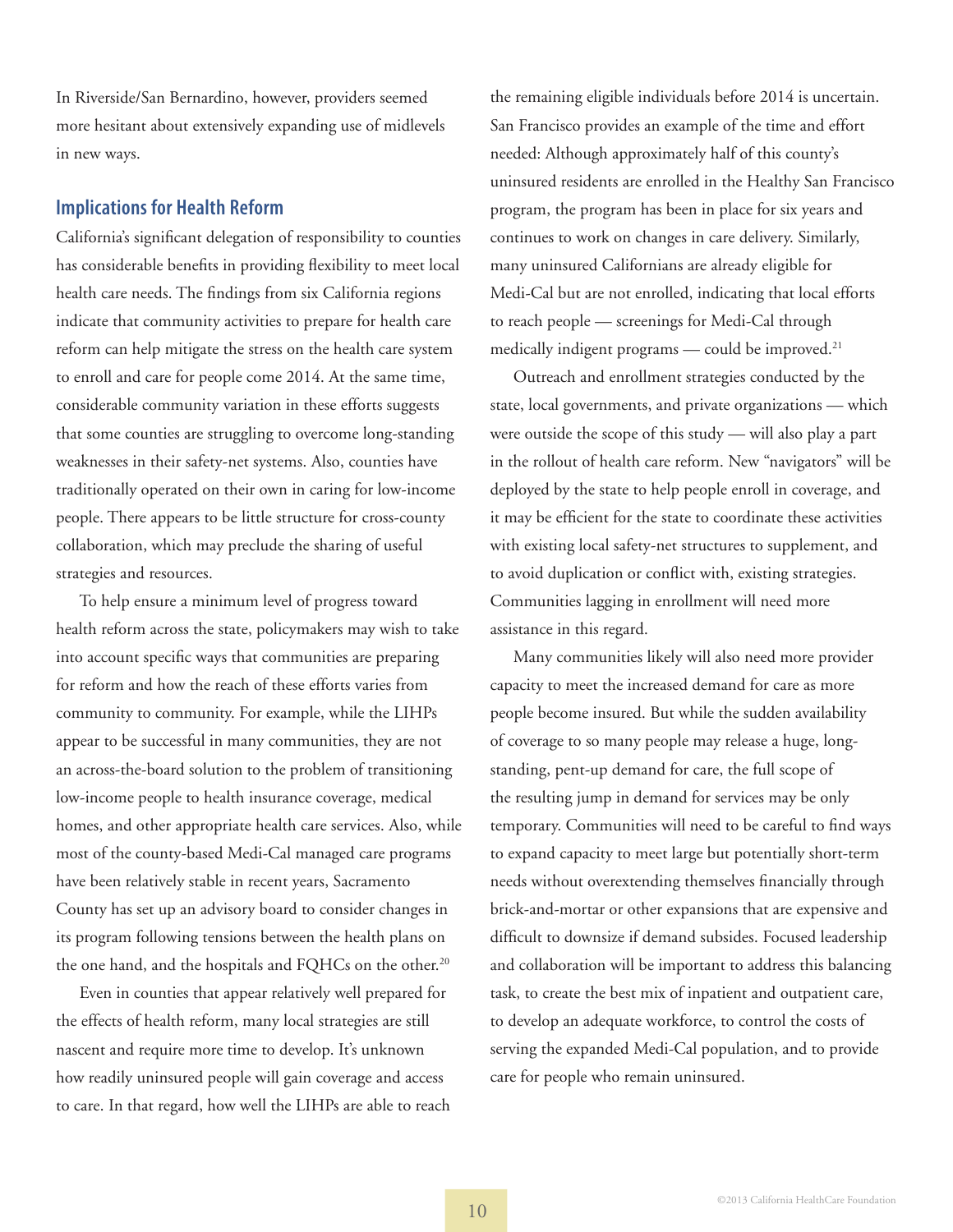

#### **Authors**

Laurie Felland and Dori Cross of the **Center for Studying Health System Change (HSC)**. HSC is a nonpartisan policy research organization that designs and conducts studies focused on the U.S. health care system to inform the thinking and decisions of policymakers in government and private industry. More information is available at [www.hschange.org](http://www.hschange.org).

#### **About the Foundation**

The **California HealthCare Foundation** works as a catalyst to fulfill the promise of better health care for all Californians. We support ideas and innovations that improve quality, increase efficiency, and lower the costs of care. For more information, visit us online at [www.chcf.org.](http://www.chcf.org)

**California Health Care Almanac** is an online clearinghouse for key data and analysis examining the state's health care system. For more information, go to <www.chcf.org/almanac>.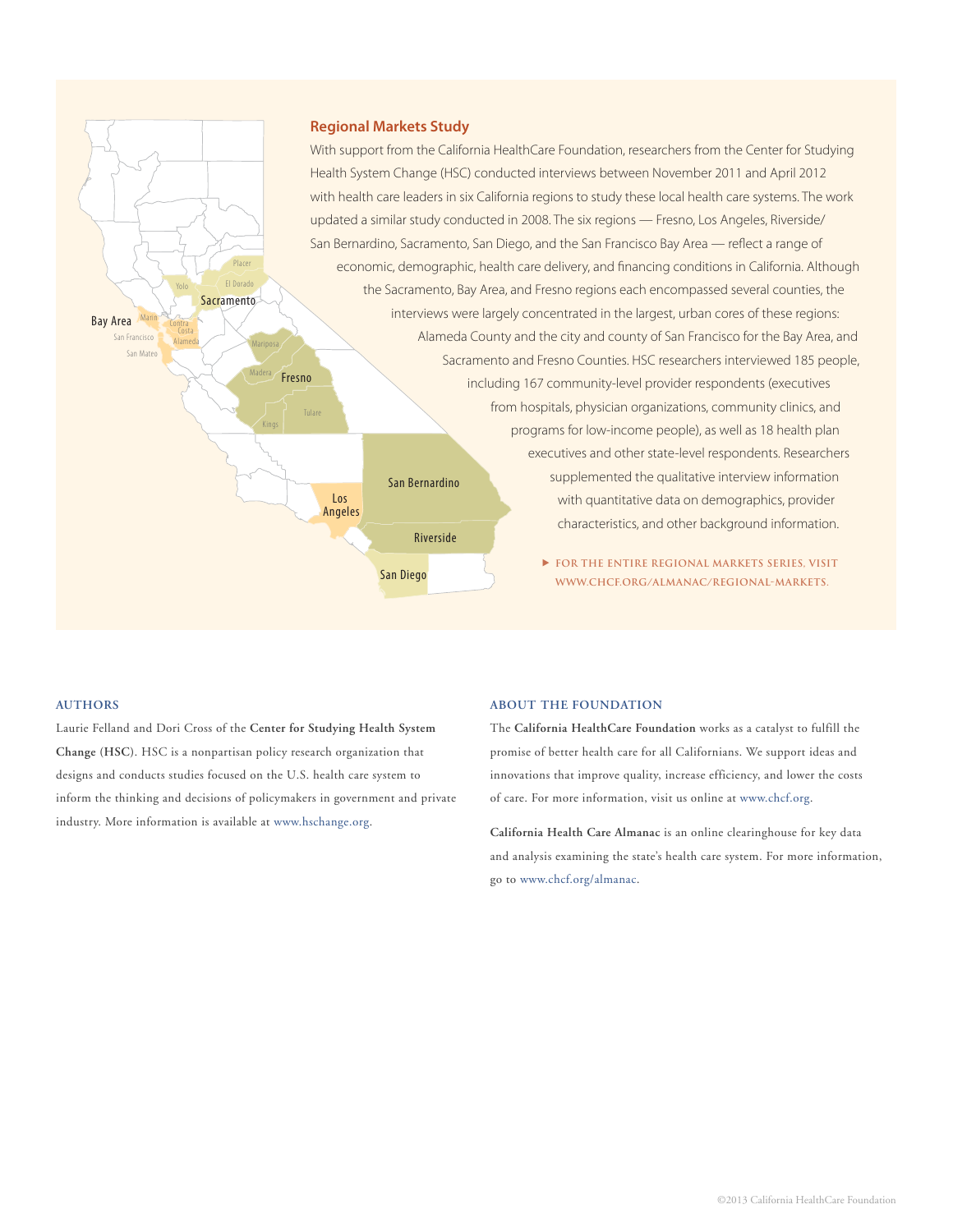#### **ENDNOTES**

- 1. Marjorie Swartz, "Bill Analysis: Medi-Cal Eligibility," *Analysis of California Assembly Committee on Health Bill AB 1 X1,* [www.leginfo.ca.gov](http://leginfo.ca.gov/pub/13-14/bill/asm/ab_0001-0050/abx1_1_cfa_20130215_155146_asm_comm.html).
- 2. "Covered California," *Annual Report to the Governor and Legislature* (Sacramento, CA: California Health Benefit Exchange, January 2013).
- 3. Peter Harbage and Meredith Ledford King, *A Bridge to Reform: California's Medicaid Section 1115 Waiver* (Oakland, CA: California HealthCare Foundation, October 2012), [www.chcf.org.](http://www.chcf.org/publications/2012/10/bridge-to-reform)
- 4. "Low Income Health Program Update," Stakeholders Advisory Committee Meeting (February 22, 2013), [www.dhcs.ca.gov](https://em2.mathematica-mpr.com/owa/redir.aspx?C=eeabfe3d28104efca2fb90a8e50bbdc0&URL=http%3a%2f%2fwww.dhcs.ca.gov%2fDocuments%2fLowIncomeHealthProgramUpdate.pdf); *LIHP March 2013 Monthly Enrollment* (Sacramento, CA: Department of Health Care Services, May 23, 2013), [www.dhcs.ca.gov](http://www.dhcs.ca.gov/provgovpart/Documents/LIHP/12%2019%20October%202012%20Enrollment.pdf).
- 5. Deborah Reidy Kelch, *The Role of Counties in the Health of Californians: An Overview,* (Oakland, CA: California HealthCare Foundation, October 2011), [www.chcf.org.](http://www.chcf.org/publications/2011/03/crucial-role-counties)
- 6. Passed by the California Legislature in 2009, the Hospital Quality Assurance Fee Program (commonly known as the hospital fee program) generates additional funding for hospitals serving relatively large numbers of Medi-Cal patients. Hospitals pay a fee based on their overall volume of inpatient days; after the addition of federal matching dollars, the funds are redistributed to hospitals based on their Medi-Cal inpatient days and outpatient visits. Approximately 20% of hospitals are net contributors to the program. While the program originally only covered the period from April 2009 through December 2010, it has been renewed twice to 2013. Payments were first made to hospitals at the end of 2010.
- 7. Statewide between 2007 and 2009, the portion of the population on Medi-Cal increased from about 19% to 21%, the portion lacking any coverage increased from 13% to almost 15%, while the portion covered by commercial insurance declined from 59% to 55%. Source: California Health Interview Survey, 2009.
- 8. Laura Hill and Joseph Hayes, "Undocumented Immigrants" (San Francisco: Public Policy Institute of California, February 2013), [www.ppic.org.](http://www.ppic.org/main/publication_show.asp?i=818)
- 9. Laurie E. Felland, Aaron B. Katz, and Johanna R. Lauer, *California's Safety Net: The Role of Counties in Overseeing Care* (Oakland, CA: California HealthCare Foundation, December 2009), [www.chcf.org.](http://www.chcf.org/publications/2009/12/issues-and-trends-from-a-sixregion-study-of-california-health-systems)
- 10. California Office of Statewide Health Planning and Development, *Annual Financial Data,* (Sacramento, CA: Healthcare Information Division, December 2012).
- 11. Two key funding changes have affected safety-net clinics and CHCs across the board. Funding ended in 2010 for the Expanded Access to Primary Care program, through which the state had used general revenues to help CHCs cover some of their costs of delivering services to uninsured people. Also, state cuts in optional Medi-Cal benefits (including adult dental care, podiatry, and optometry) had financial impacts because CHCs continued providing these benefits to the extent possible, though availability of these services declined for some people.
- 12. Joy Grossman, Peter Cunningham, and Lucy Stark, *Fresno: Health Providers Expand Capacity, but Health Reform Preparation Lags* (Oakland, CA: California HealthCare Foundation, December 2012), [www.chcf.org.](http://www.chcf.org/publications/2012/12/regional-market-fresno)
- 13. O'Neill, "Governor Brown Commits."
- 14. Felland, Katz, and Lauer, *California's Safety Net.*
- 15. This assessment is based on estimates of the total uninsured population in the county; study researchers were unable to obtain estimates for the subset of the uninsured population likely to be eligible for LIHP.
- 16. "Sacramento County Announces November Launch of LIHP," *California Healthline* (October 18, 2012), [www.californiahealthline.org.](http://www.californiahealthline.org/articles/2012/10/18/sacramento-county-announces-november-launch-of-lihp.aspx)
- 17. Edmund G. Brown Jr. Governor, State of California, Governor's Budget May Revision 2013-14, (Sacramento, CA: State of California, May 2013). Please note: The full budget is set to be in place by June 30, 2013.
- 18. Kaiser Family Foundation, "Medicaid-Medicare Fee Index" (2012), [www.kff.org](http://kff.org/medicaid/state-indicator/medicaid-to-medicare-fee-index/).
- 19. Tracy Yee et al. "Primary Care Workforce Shortages: Nurse Practitioner Scope-of-Practice Laws and Payment Policies," *NIHCR Research Brief No. 13* (Washington, DC: National Institute for Healthcare Reform, February 2013), [www.nihcr.org](http://www.nihcr.org/PCP-Workforce-NPs).
- 20. Ha Tu et al., *Sacramento: Health Providers Collaborate and Weather Economic Downturn* (Oakland, CA: California HealthCare Foundation, September 2012), [www.chcf.org](http://www.chcf.org/publications/2012/09/regional-market-sacramento).
- 21. Research models predict 10% to 20% of the "eligible but not enrolled" to enroll by 2019 through the "woodwork effect," which refers to people becoming aware of their eligibility through increased attention surrounding the ACA generally, the availability of health insurance exchanges, and the enrollment of family members. See Swartz, "Bill Analysis."